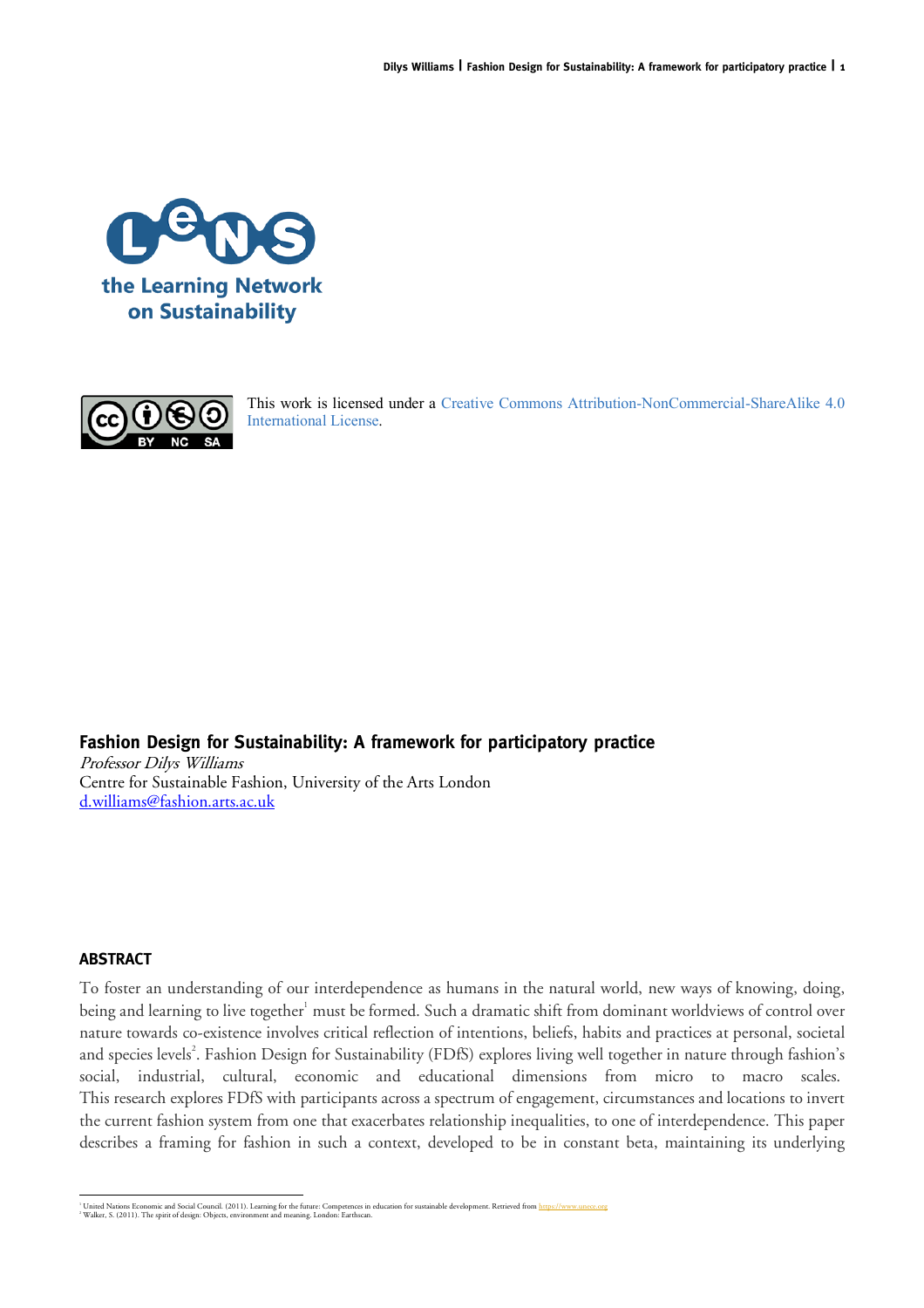| ambition, | whilst                                                                                    | informed | hv | participants. |
|-----------|-------------------------------------------------------------------------------------------|----------|----|---------------|
|           | Keywords: Fashion Design for Sustainability, participatory frameworks, ecological context |          |    |               |

### **1. INTRODUCTION**

This paper articulates critical reflections on an iterative, explorative process of designing and delivering a framework for FDfS in educational and business contexts. This framework has been created from an ecological and equity viewpoint and draws on an approach to fashion education and industry practice that is socially, culturally, economically and thus environmentally transformative. It terms design and designing as a set of actions and interactions undertaken by those engaged in fashion's business, social, personal and educational practices. It offers a substantially different approach from many fashion and sustainability endeavors (with notable exceptions) predicated on product, material and business growth. Through reflection on applications of this model, the paper identities challenges and opportunities of working in this way. This includes connecting and relating pragmatic product-based outcomes and the sometimes less visible values-based explorations and decision-making processes involved. It offers an emergent framework for diverse participants to participate in critically needed, radical change to the fashion system.

## **2. BACKGROUND**

Designing for sustainability connects the values, visions, practices and capabilities of those who wear, care for, conceive, make, buy, sell or otherwise engage in the elements that make up attire. Worn on the body, representing identity, time, culture and much more, fashion is a highly visible and distinctive barometer of our relationship with nature and each other<sup>3</sup>. The fashion industry has a heightened in sustaining its substantial \$2.4 trillion a year heartbeat $^4$  due to environmental and social concerns $^5.$  This paper, however, draws on a definition of prosperity that broadens out fashion's ambition for sustainability to encompass 'prosperity as the capabilities that people have to flourish within the resource constraints of a finite planet<sup>56</sup>. This shifts the focus of sustainability from products that create profit with minimum harm, to human capabilities to live well, together in nature, recognizing its boundaries. The current fashion system is already recognized as no longer tenable,<sup>7</sup> so a recalibration of what it means for individuals and business organizations to exist within society, and society exists within the environment<sup>8</sup> takes sustainability from the margins towards a central tenet of fashion.

There is a clear tension between those seeking to sustain the current fashion system, with the economy at the centre of nested systems and those who explore fashion from an ecological and equity paradigm. However, in order for us to learn to live well together, we must all engage in transformation of our current anthropocentric behaviours. This framework embraces this tension, from ten years of research, education and business practice. This paper articulates the framework's dimensions and development, highlighting reflections and learning from its recent application as part of a free to access, online course: Luxury Fashion in a Changing World (FutureLearn)<sup>9</sup>. This has engaged more than 20,000 learners from 151 countries to date with learners from undergraduate to high profile fashion maisons.

## **3. A DESIGN FRAMEWORK AS NAVIGATION**

FDfS acknowledges our biophysical limits and human equality at the core of thinking and practice. It recognizes interdependencies between people and nature's wider resources and activities in a dynamic, living system<sup>10</sup>. It embraces an exploration and understanding of design as personal and professional actions<sup>11</sup> and interactions of nature and labour. Thus, fashion pieces 'exist partly in relation to climate and partly in relation to social world and mediate

- 
- 

<sup>&</sup>lt;sup>2</sup> Williams, D. (2018). 1990 – Present. In Ehrman, E. (Ed.) Fashioned from Nature. London: V&A Publishing. (pp.149-173).<br><sup>1</sup> The Business of Fashion & Mc Kinsey & Company. (2016). *The state of fashion 2017.*<br><sup>7</sup> Global F

<sup>&</sup>lt;sup>4</sup> https://www.cusp.ac.uk<br>' House of Commons Evironmental Audit Commission (EAC). (2018). Fixing fashion.<br>' Jordan, K., & Kristjánsson, K. (2017). Sustainability, virtue ethics, and the virtue of harmony with nature. Envi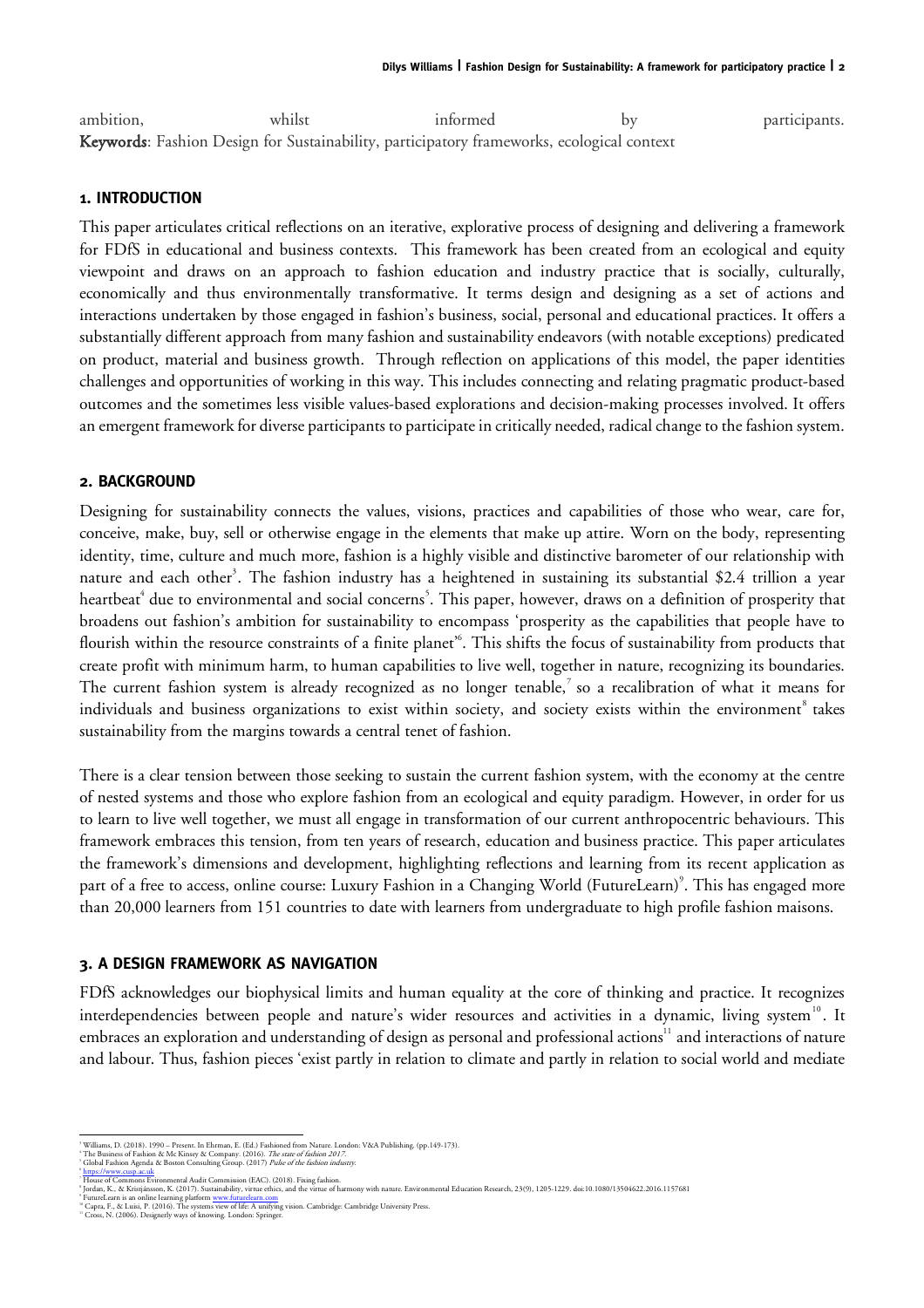between both of these things<sup>12</sup>. Fashion pieces configure our relations, so designing is an agent of that configuration. We need to develop sustainability led selves *and* sustainability led products, services and systems.

Designing 'can cast ideas about who we are and how we should behave into permanent and tangible forms'.<sup>13</sup> These forms offer displays of the designer's activities and relationships, decided through decision-making processes that are based on a combination of values and access to knowledge and trusted sources of information<sup>14</sup>. 'Design's iterative, affirmative, reflective, practical and visioning skills as well as its position at the interface of producer and consumer and technology and society<sup>15</sup> means that, as actions and ideas, it is well positioned to re-imagine fashion and to explore prosperity that can enable those designing in a professional and non-professional capacity to contribute to prosperity. To undertake such an expansion in thinking and practice requires a navigation system to embrace fashion's multifarious dimensions. In order to bridge the gap between an ecological paradigm and the current state of things, this framework offers a multi-dimensional navigation relating to a spectrum of circumstances, roles and timescales.

The framework has been created through an extended, cyclical period of research, prototyping, testing and review of teaching and professional practice, based on theoretical concepts of sustainability. Led by this paper's author, working with Nina Stevenson, it is informed by a range of participants from MA and BA courses, Non-Governmental Organisations (NGOs) and industry. Applications include a co-created course, developed with Kering, a world leading fashion business. Research has involved gathering qualitative data, via semi-structured face to face interviews<sup>16</sup> focus groups, longitudinal studies and participant reflections on personal and professional practice of a values led and knowledge-based approach to transform both the process and the products of designing<sup>17</sup>. It draws on seven pedagogic principles<sup>18</sup>, referencing Education for Sustainability<sup>19</sup>. To consolidate learning from this extended research process (2008-2016) into a more sharable form, the framework was tested in professional settings with designers, product developers, buyers and technicians and reviewed for validity and usability.



[Figure 1] CSF Framework (Williams, 2018)

Through a process of listening, defining, ideating, prototyping and amplifying, the framework (fig 1) opens up considerations of fashion's macro **context**. This includes a questioning of the errors of modernity perpetuated through a techno-optimistic, eco-efficiency approach<sup>20</sup>. It prompts engagement in a 'profound reappraisal of human values in today's society, a consideration of human meaning and connection to the locale, tradition, culture'<sup>21</sup>. Reflections on the context of designing are then applied into a set of agendas to apply values into tangible settings. Four critical, cross cutting agendas are mapped out and overlaid with personal experience and interests to identify points of

<sup>&</sup>quot; Dilnot, C. (2011). Sustainability and unsustainability in a world become artificial: Sustainability as a project of history. Design Philosophy Papers, 9(2), 103-155. doi:10.2752/144871311X13968752924671<br>" Badke, C., & Wa

<sup>&</sup>quot; Williams and Stevenson, 2012 cited in Williams. D. & Toth-Fejel, K. (2016).<br>" Sterling, S. (2001). Susainable education: Re-visioning learning and change. Totnes: Green Books for the Schumacher Society.<br>- Sterling, S. (2

<sup>–</sup> Ryan, A., & Tilbury, D. (date unknown). Education for sustainability: A guide for educators on teaching and learning approaches. Cheltenham: University of Gloucestershire.<br>\* Walker, S., & Giard). Design for sexusting in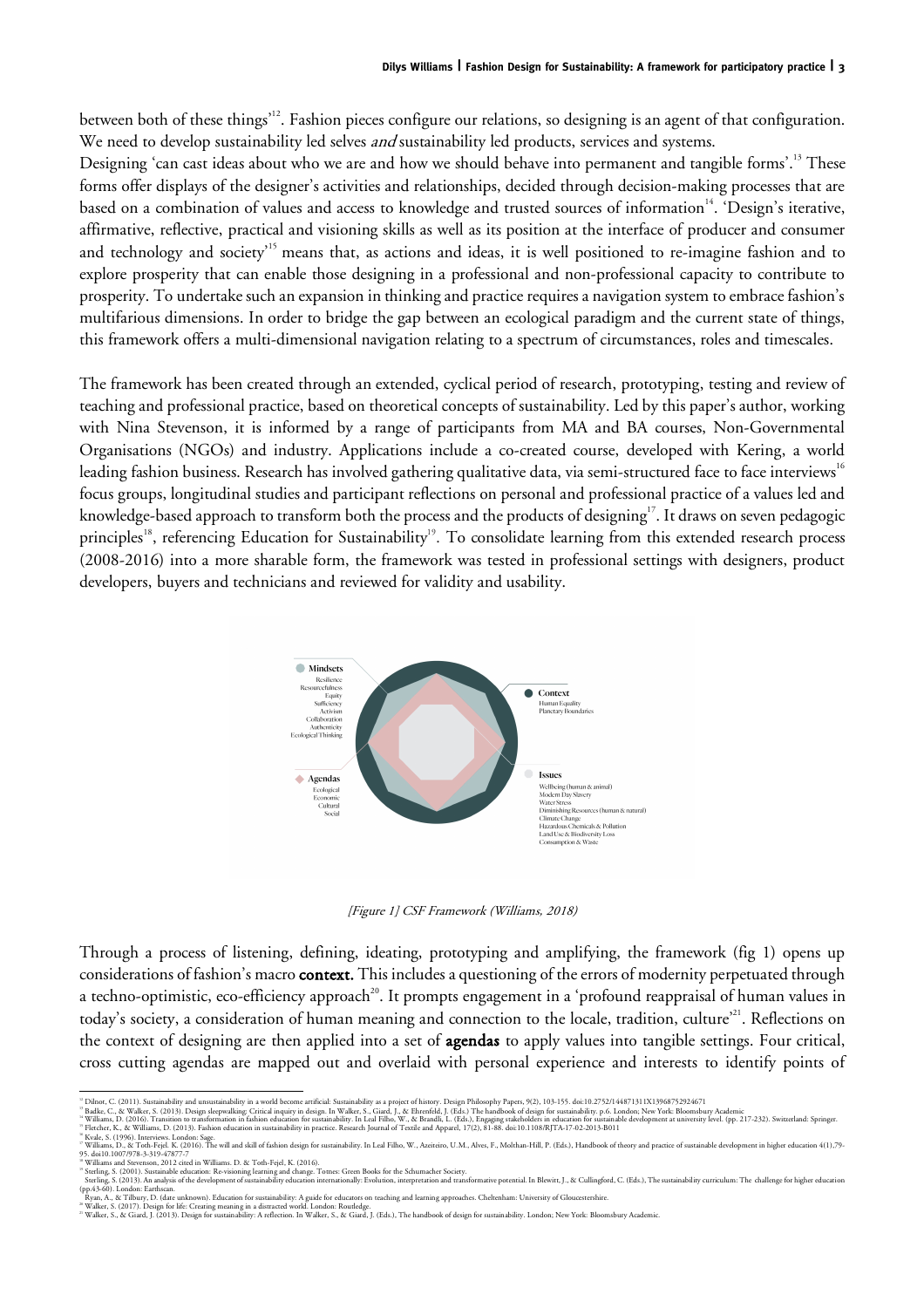intervention which participants can directly and indirectly affect. Whilst concepts such as the triple bottom line<sup>22</sup> have informed these agendas, culture is a critical addition in terms of its leverage of change and the distinctive contribution that fashion makes to shaping and responding responding to culture and socially accepted practices.

Following an exploring of the wider systemic elements in designing, participants then approach current, urgent issues, identified in the framework. Whilst presenting themselves as critical considerations, they are seen as symptoms, rather than underlying causes of our current vulnerabilities. Learning from previous research, of the overwhelm that can be felt by taking on sustainability thinking, a range of mindsets were developed through review of student and professional projects. Each mindset is linked to methods and practices to espouse or try out.

# **4. OPENING UP THE FRAMEWORK: FINDINGS AND LEARNINGS**

Early iterations of the framework were delivered face to face with UK based participants. In order to open up the framework to a broader audience and to elicit feedback, it was adapted into a Massive Open Online Course (MOOC) format. Changes were made to the transmissive tendency of this format, to embed multi directional dialogues, through discussion threads, padlet boards and live debates. Extention of these interactions is encouraged into offline, geographically placed-based environments.

The discussion threads open on every step of the course enabling two-way listening and participation by tutors and learners. Anonomised data relating to specific questions regarding change in self and in practice enables a rich and multifaceted understanding of this values-based approach. Thematic analysis of data from the first two runs of the course, used a manual approach and process described by Miles and Huberman (1994)<sup>23</sup> encompassing data reduction, data display, and conclusion drawing. Emerging themes have been identified, exemplified by representative evidence (italics). 24

### **4.1. THEME ONE: ENGAGING IN VISIONING OPENS UP AVENUES FOR CREATIVITY**

Responses evidence an expanding of the role of fashion designing beyond that of the creating and acquiring of goods, towards a facilitating of prosperity in broader terms.

Sustainability is important for all of us, both for our lives and for our business, all it takes is a new way to approach things and ideas. It is an opportunity to add sustainability to the concept of valuable, of profit..I think we have the last chance to re-build our way to look at what wealth really means and includes.

Sustainability is important to me because it gives me a wide and long-term goal to reach, injecting energy and determination in my daily actions… it gives me the opportunity to contribute to a positive change that will last over me. It makes me feel as part of human kind.

This expansion of the definition of designing and of prosperity beyond a narrow focus on economic gain evidences a deep questioning, not only of the fashion system, but of wider societal infrastructures. It also suggests that participants are imagining ways to create change with fashion as a conduit, where sustainability acts to expand creativity.

#### **4.2. THEME TWO: EXPLORING VALUES ACTS AS A MEANS FOR DECISION MAKING**

In the course, learners reflect on personal and professional values, combined with new knowledge. Questions relate to participant values as judgements based on a notion of what is good and what is bad. <sup>25</sup> Responses evidence a shift towards a rejection of elements of fashion identified as negative/ bad and towards an alignment with elements identified as positive/ good.

We have reached a point where there is no other way for us to see the future of fashion and of all the other sectors of activities without sustainability at its core…. Our job is also to make sure our passion and work does not inflict terrible consequences upon our planet, but on the contrary use them to make a difference and improve the industry and the society.

<sup>&</sup>lt;sup>22</sup> Elkington, J. (2009). Triple bottom line. Retrieved from <u>https://www.economist.com/news/2009/11/17/triple-bottom-line</u><br><sup>23</sup> Miles, M. B., & Huberman, A. M. (1994). Qualitative data analysis. An expanded sourcebook. T

<sup>25</sup> Veugelers, W., & Vedder, P. (2003). Teachers and teaching: Theory and practice, 9(4), 379. doi:10.1080/1354060032000097262 Carfax Publishing, Taylor and Francis Group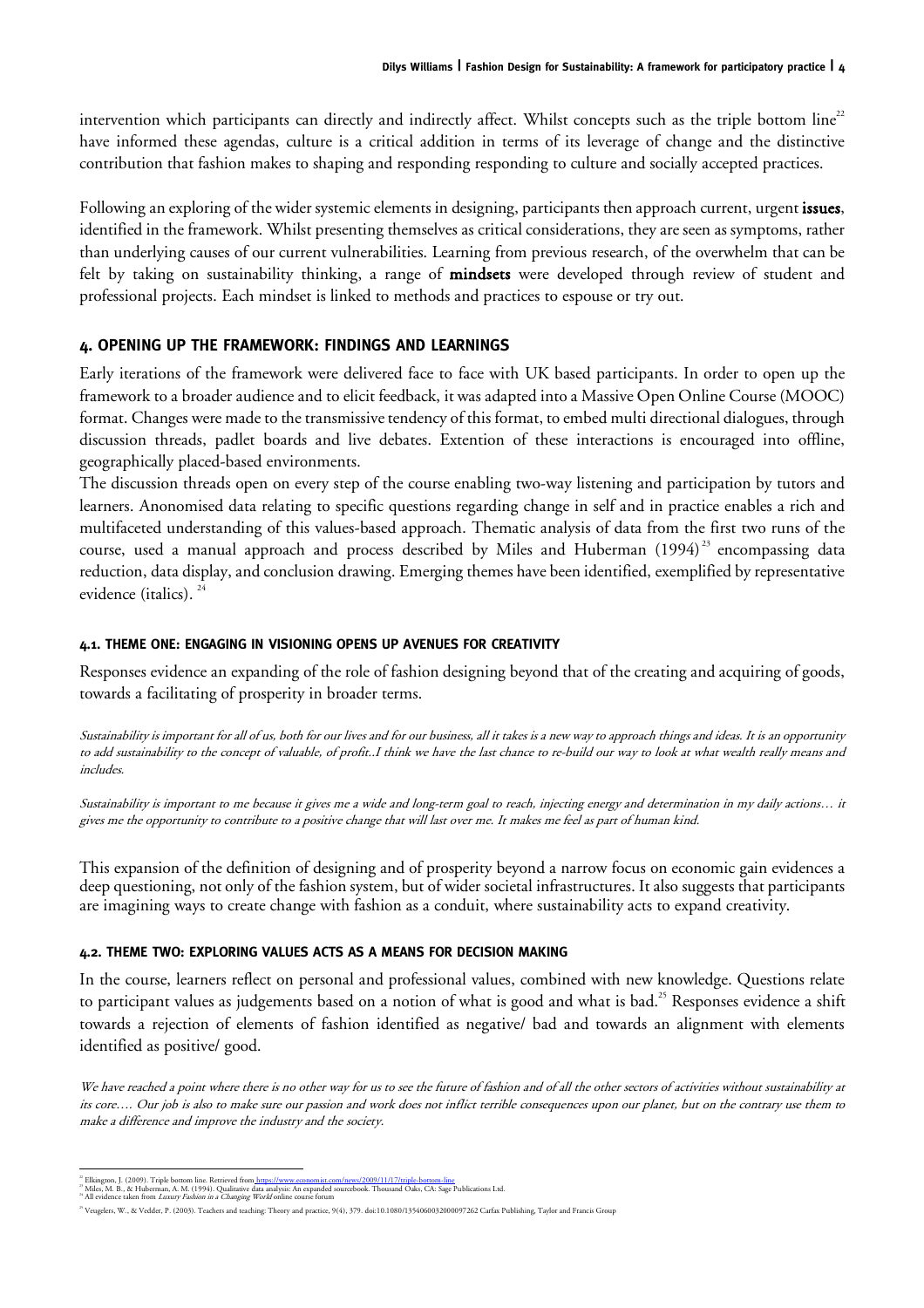#### **4.3. THEME THREE: SUSTAINABILITY PRACTICES INVOLVE LETTING GO OF SOME CONTROL**

The process starts with the meta narrative of fashion and then offers practical undertakings at personal scale to consider possibilities and contributions at micro scale. Findings reveal that this process of acknowledging elements within and beyond our direct control is important to grasp.

I am convinced that this framework is really useful and sets the basis to start reflecting on such a complex topic... It has helped me prioritize my concerns and rank them in order to select the ones that I most care about, although I would love to solve them all! The frustrating part is…. that one person can't take into account all the issues, but still must acknowledge them to go on with just 1 or 2.

..the framework is a good tool to start focusing on sustainability and directing efforts towards specific issues. Although.. it would be best if companies started off already with these values in mind,

### **4.4. THEME FOUR: DEVELOPING CAPABILITIES IN SELF AND OTHERS**

The framework-related activities in the course connects participants through conversation, group assignments, peer evaluation and sharing of visual and text-based materials. The discourse evidences capabilities of co-operation, openness and honesty about not knowing as well as sharing of knowledge. The data suggests an acknowledgement of the importance of such capabilities.

What I like most is the holistic approach of all this analysis. Every step and issue are interconnected and you can't work on one without considering the impact on the other.. This could be so powerful both for the workers and for the society.

By engaging in a series of feedback loops between values and actions, data suggests that participants can find their own ways through complex and sometimes uncomfortable considerations.

This framework gives me a better sense of where to start logistically in my own work. It has allowed me to breathe life into the solutions I have found within my manifesto, and reduces the mental stress that comes with carrying the weight of climate change and inequality around in my day-to-day life.

## **5. CONCLUSION AND NEXT STEPS**

If we are to live within biophysical limits and to reduce the wealth-poverty gap, there is a need to deeply change our own behaviour and enable greater equity in our communities and societies. We need to re-align ourselves in a more balanced interaction in nature, the life system in which we are a part. This framework offers ways towards such a rebalancing through fashion designing.

I feel so much more equipped to function as a designer with the underpinning of the CSF framework and all the valuable knowledge gleaned.

From data gathered in a post course survey of 136 respondents, we sought to establish the extent to which engagement in the framework could evidence change in personal perspective and professional practice. The results are encouraging,

81.18% – The course content was relevant to my profession or field

77.65% – I gained knowledge or skills relevant to my profession or field by taking the course

48.24% – My perspective has changed as a result of taking the course

The overall findings from this research progresses an ambition to further apply this framework. It is, however, important to acknowledge its limitations. It seeks to contribute to a wider challenge between an ecological, participatory, equity-based model and the increasingly mechanistic, growth driven focus of both education and business practice. The framework must be at once inclusive and decisive. It cannot compromise on its aim to invert a fashion system based on limited and untenable view of success towards a system that balances a range of elements in prosperity.

Sustainability simply means 'chance for future' to me and therefore it's extremely important to my own practice.

This paper sets out a framework for FDfS education and industry practice. The ecological, participatory, transformative basis of this framework is broadening fashion's possibilities. Sustainability involves a multifarious range